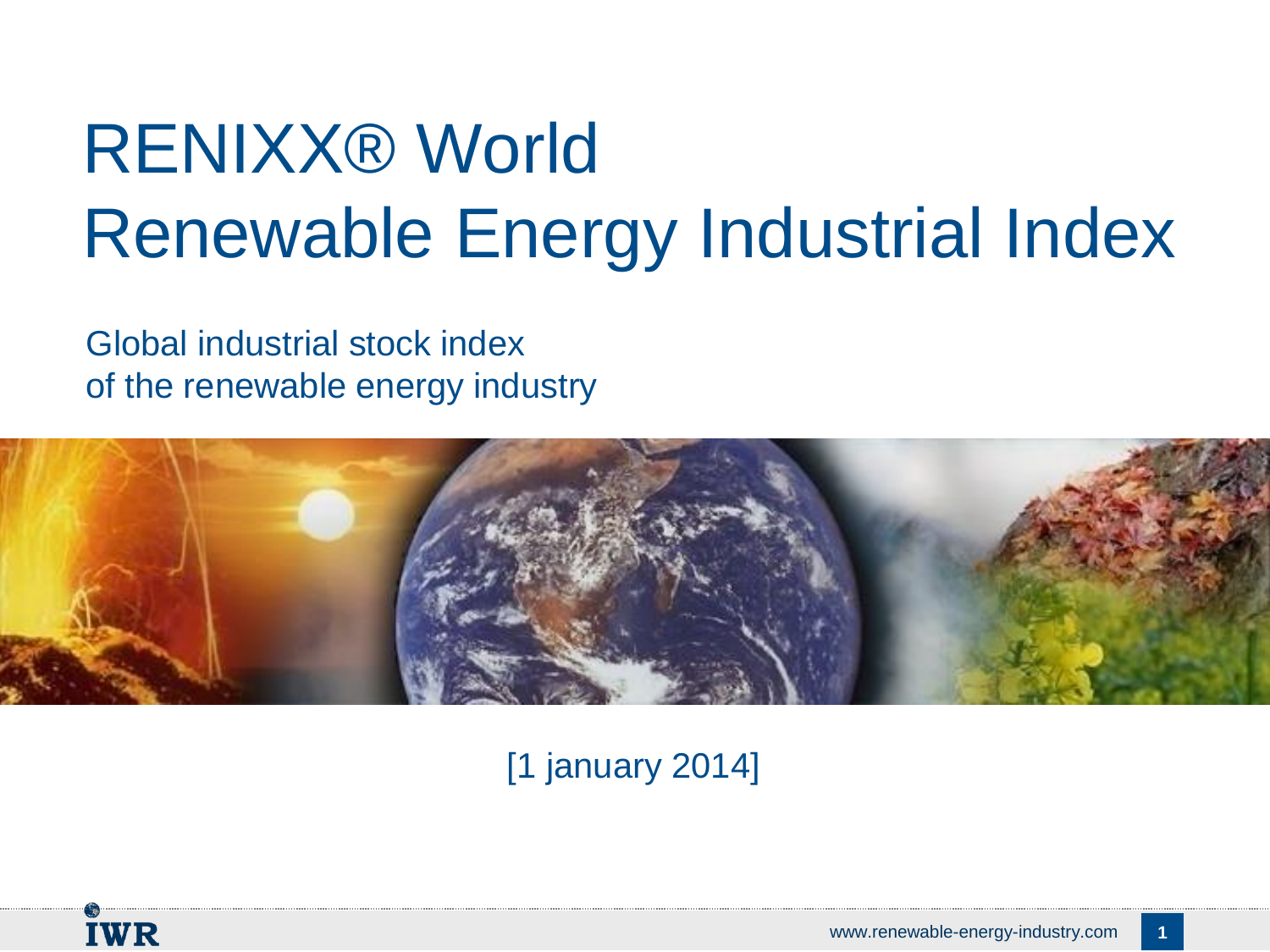# **Contents**

## ■ RENIXX<sup>®</sup> World

- Calculation, Implementation, Symbol (RIC, WKN, ISIN)
- **EListed Companies**
- Market Trend of RENIXX® World
- **Index-Design**
- **Exercise Concept and Regulations**
- Renewable Energy Industry Status and Prospects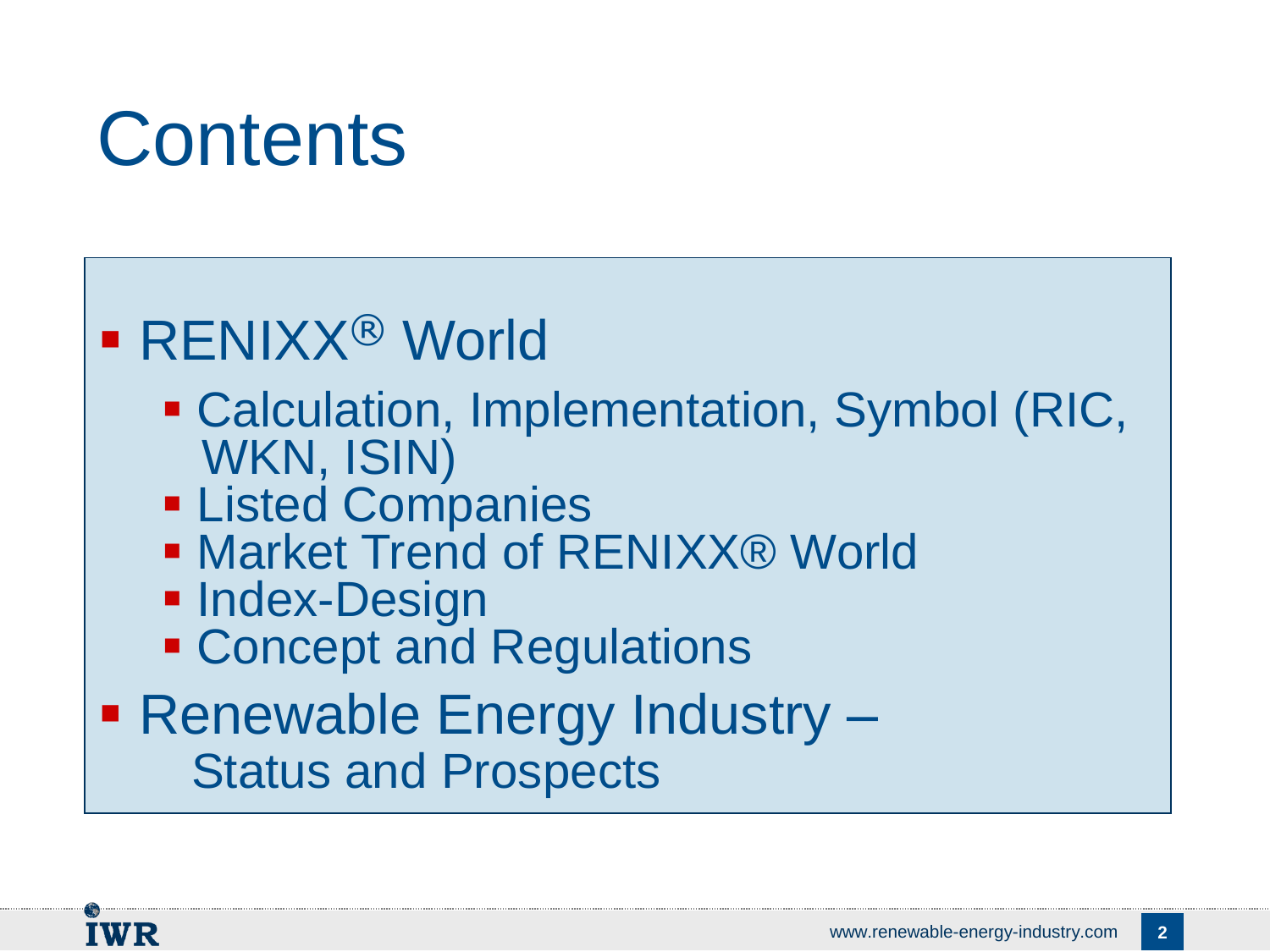# RENIXX® World - Concept and Regulations

## **EXEC** Calculation and Technical Implementation

- Index design: IWR
- Calculation: IWR
- Technical implementation: BSB-Software GmbH, Munich
- RIC / WKN / ISIN
	- Reuters Instrument Code (RIC): **.RENIXX**
	- ISIN: **DE000RENX014**
	- Designation: RENIXX® Renewable Energy Industrial Index World

RENIXX<sup>®</sup> is an international registered trademark of IWR.de GmbH in Germany, USA, and other countries. A licensing agreement is required to issue financial instruments that are based on RENIXX®. Licenses are required for any commercial usage. This includes using RENIXX® as a benchmark for any kind of financial products and funds as well as publications in media and information channels (online, print, etc.). Any commercial, industrial use of the RENIXX® trademark without a licensing agreement is prohibited.

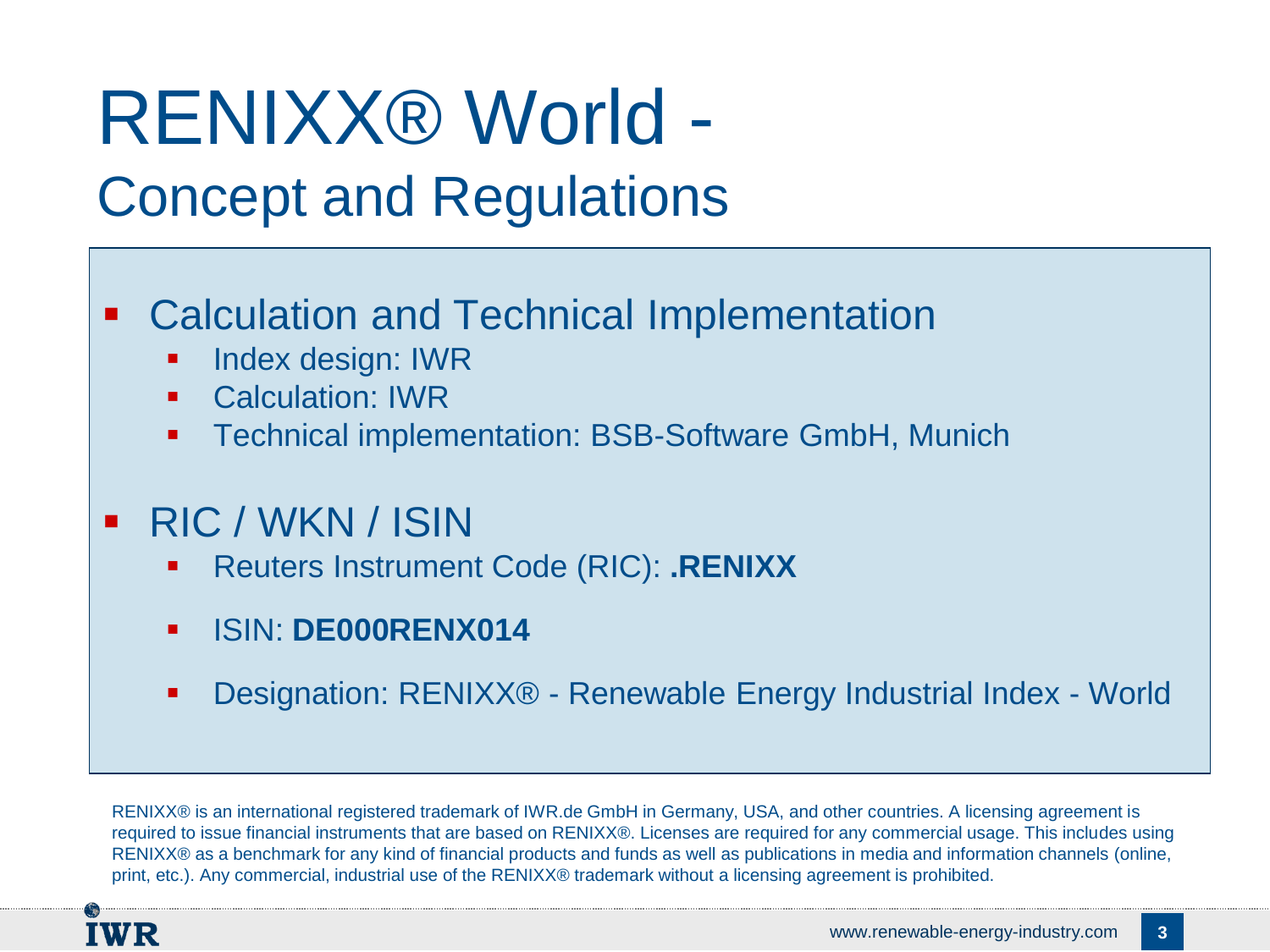# RENIXX® World - Listed Companies (1)

| No.             | <b>Company</b>                                     | <b>Country</b>     | <b>Trading Symbol</b> | <b>Category</b> |
|-----------------|----------------------------------------------------|--------------------|-----------------------|-----------------|
| $\overline{1}$  | <b>Brookfield Renewable Energy</b><br>Partners, LP | Canada             | <b>BXE.FSE</b>        | <b>Utility</b>  |
| $\overline{2}$  | <b>Canadian Solar</b>                              | Canada             | L5A.FSE               | Solar           |
| 3               | China Longyuan Power Group                         | China              | 6WX.FSE               | <b>Utility</b>  |
| 4               | <b>China High-Speed Transmission</b>               | China              | <b>BGR.FSE</b>        | <b>Wind</b>     |
| 5               | <b>EDP Renovaveis</b>                              | Portugal           | <b>EDW.FSE</b>        | <b>Utility</b>  |
| $6\phantom{1}6$ | <b>Enel Green Power</b>                            | <b>Italy</b>       | <b>ENZ.FSE</b>        | <b>Utility</b>  |
| $\overline{7}$  | <b>First Solar</b>                                 | <b>USA</b>         | F3A.FSE               | <b>Solar</b>    |
| 8               | Gamesa                                             | <b>Spain</b>       | GTQ1.FSE              | <b>Wind</b>     |
| 9               | <b>GCL-Poly Energy</b>                             | China              | 3GY.FSE               | <b>Solar</b>    |
| 10              | <b>Green Plains</b>                                | <b>USA</b>         | G3V.FSE               | <b>Utility</b>  |
| 11              | <b>GT Advanced Technologies</b>                    | <b>USA</b>         | DM2.FSE               | Solar           |
| 12              | <b>Hanergy Solar Group</b>                         | China              | <b>WPA.FSE</b>        | <b>Solar</b>    |
| 13              | Innergex Ren. Energy                               | Canada             | 3IX.FSE               | <b>Utility</b>  |
| 14              | <b>Jinkosolar</b>                                  | China              | ZJS1.FSE              | <b>Solar</b>    |
| 15              | <b>Meyer Burger</b>                                | <b>Switzerland</b> | M6Y.FSE               | Solar           |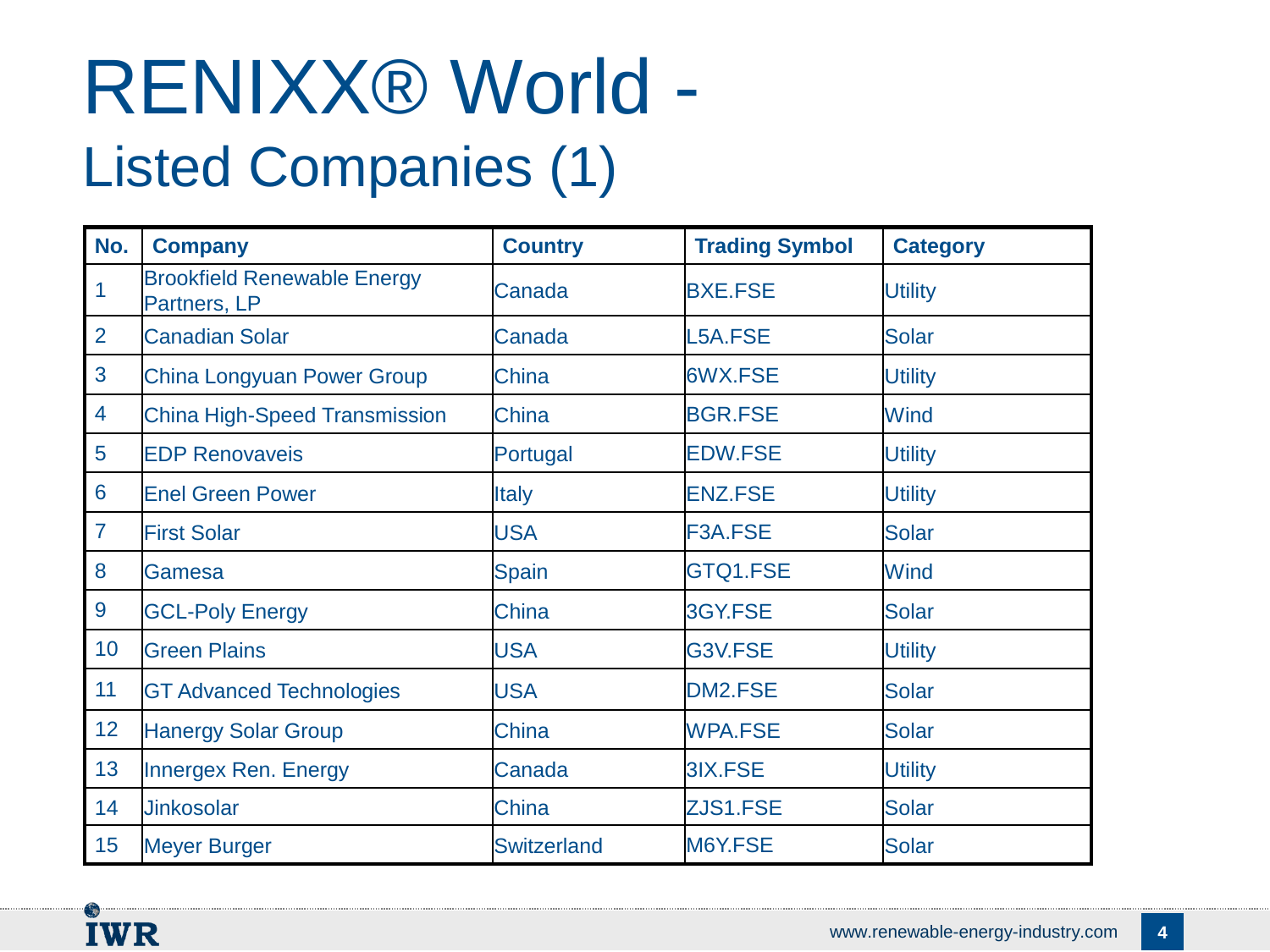# RENIXX® World - Listed Companies (2)

| No. | <b>Company</b>               | <b>Country</b> | <b>Trading Symbol</b> | <b>Category</b>          |
|-----|------------------------------|----------------|-----------------------|--------------------------|
| 16  | <b>Motech Industries</b>     | <b>Taiwan</b>  | <b>DLT1.FSE</b>       | <b>Solar</b>             |
| 17  | <b>Nordex</b>                | Germany        | NDX1.ETR              | <b>Wind</b>              |
| 18  | <b>Ormat</b>                 | <b>USA</b>     | <b>HNM.FSE</b>        | <b>Geothermal Energy</b> |
| 19  | <b>REC Silicon</b>           | <b>USA</b>     | R3Q.FSE               | <b>Solar</b>             |
| 20  | <b>REC Solar</b>             | <b>Norway</b>  | <b>R80.FSE</b>        | <b>Solar</b>             |
| 21  | <b>Shunfeng Photovoltaic</b> | China          | 3SH.FSE               | <b>Solar</b>             |
| 22  | <b>Solarcity</b>             | <b>USA</b>     | <b>OSC.FSE</b>        | <b>Solar</b>             |
| 23  | <b>Sunpower</b>              | <b>USA</b>     | S9P.FSE               | <b>Solar</b>             |
| 24  | <b>Suzlon Energy</b>         | India          | 5SZ1.FSE              | Wind                     |
| 25  | <b>Tesla Motors</b>          | <b>USA</b>     | <b>TLO.FSE</b>        | E-mobility               |
| 26  | <b>Trina Solar</b>           | China          | TR3.FSE               | <b>Solar</b>             |
| 27  | <b>Vestas</b>                | <b>Denmark</b> | <b>VWS.FSE</b>        | <b>Wind</b>              |
| 28  | <b>Xinjiang Goldwind</b>     | China          | <b>CXGH.FSE</b>       | <b>Wind</b>              |
| 29  | Yingli                       | China          | YG11.FSE              | <b>Solar</b>             |
| 30  | <b>Zoltek</b>                | <b>USA</b>     | <b>ZOL.FSE</b>        | <b>Wind</b>              |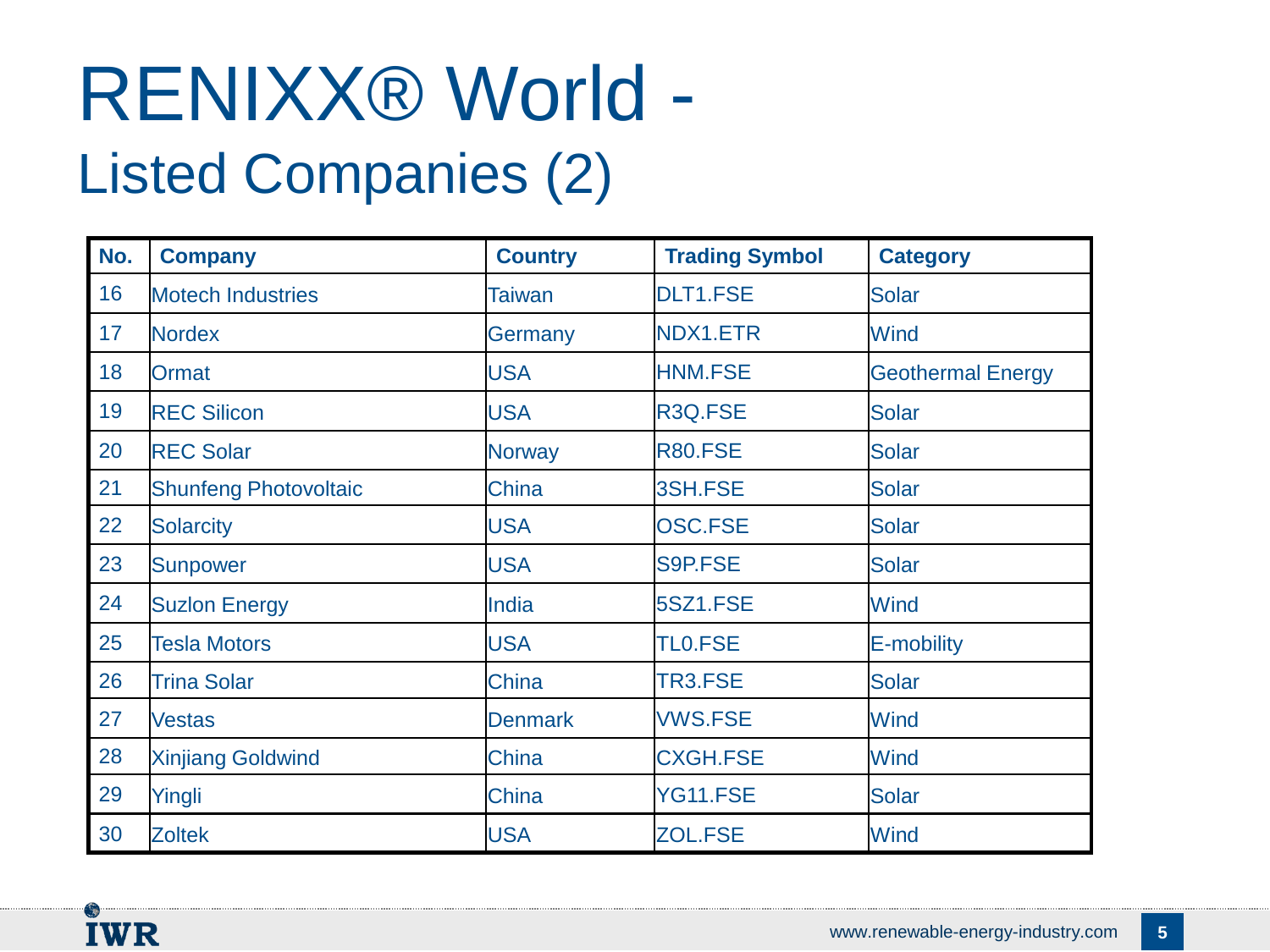# RENIXX® World - Market trend since 2002



RENIXX® World - online: www.renewable-energy-industry.com/stocks

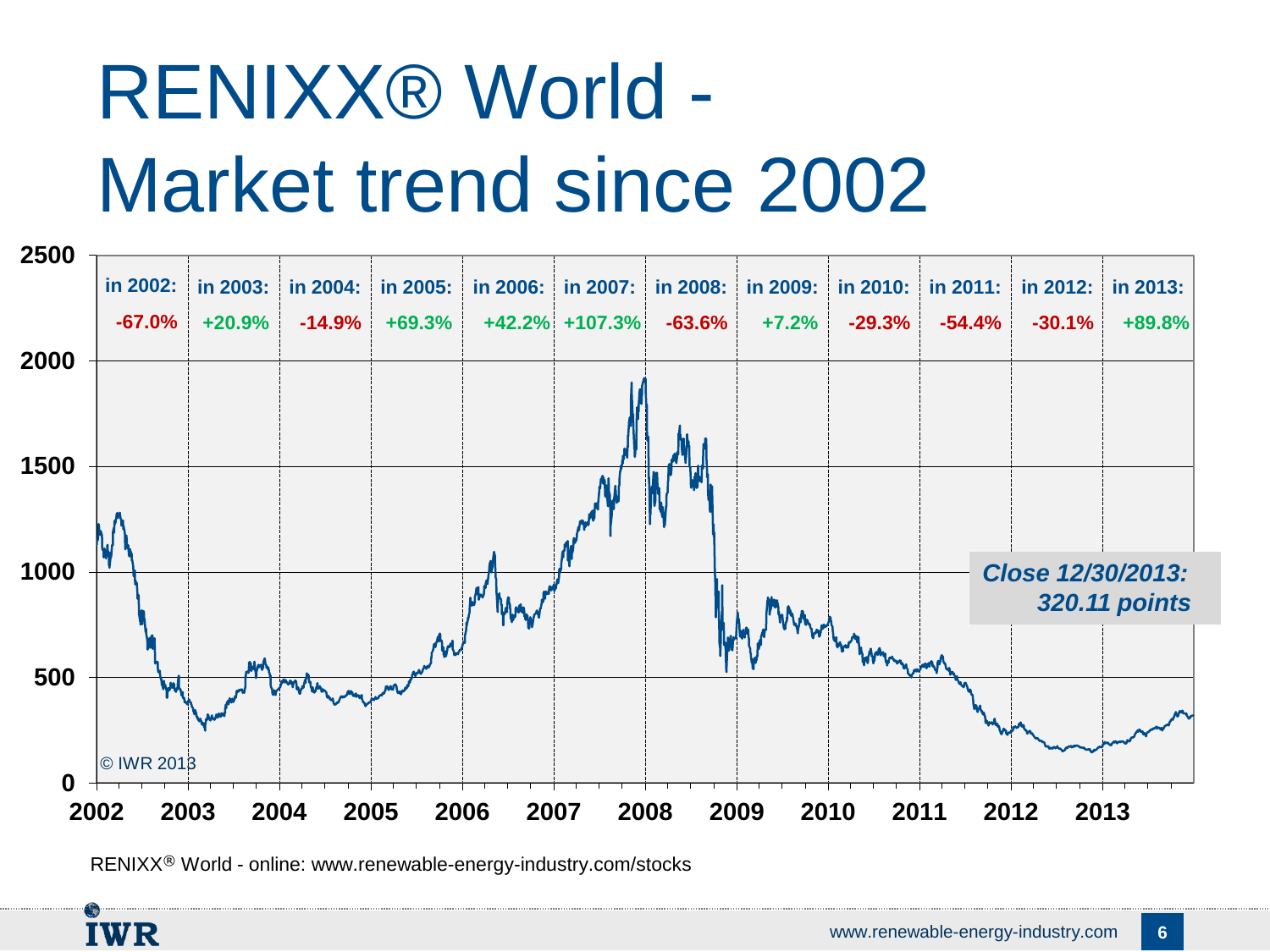# RENIXX® World - International market barometer of the renewable energy industry

*Goal:* 

a representative sector / industry index

*Basis:*

Worldwide market of the renewable energy industry [Wind energy, solar power, bioenergy, geothermal energy, hydropower, e-mobility and fuel cells]

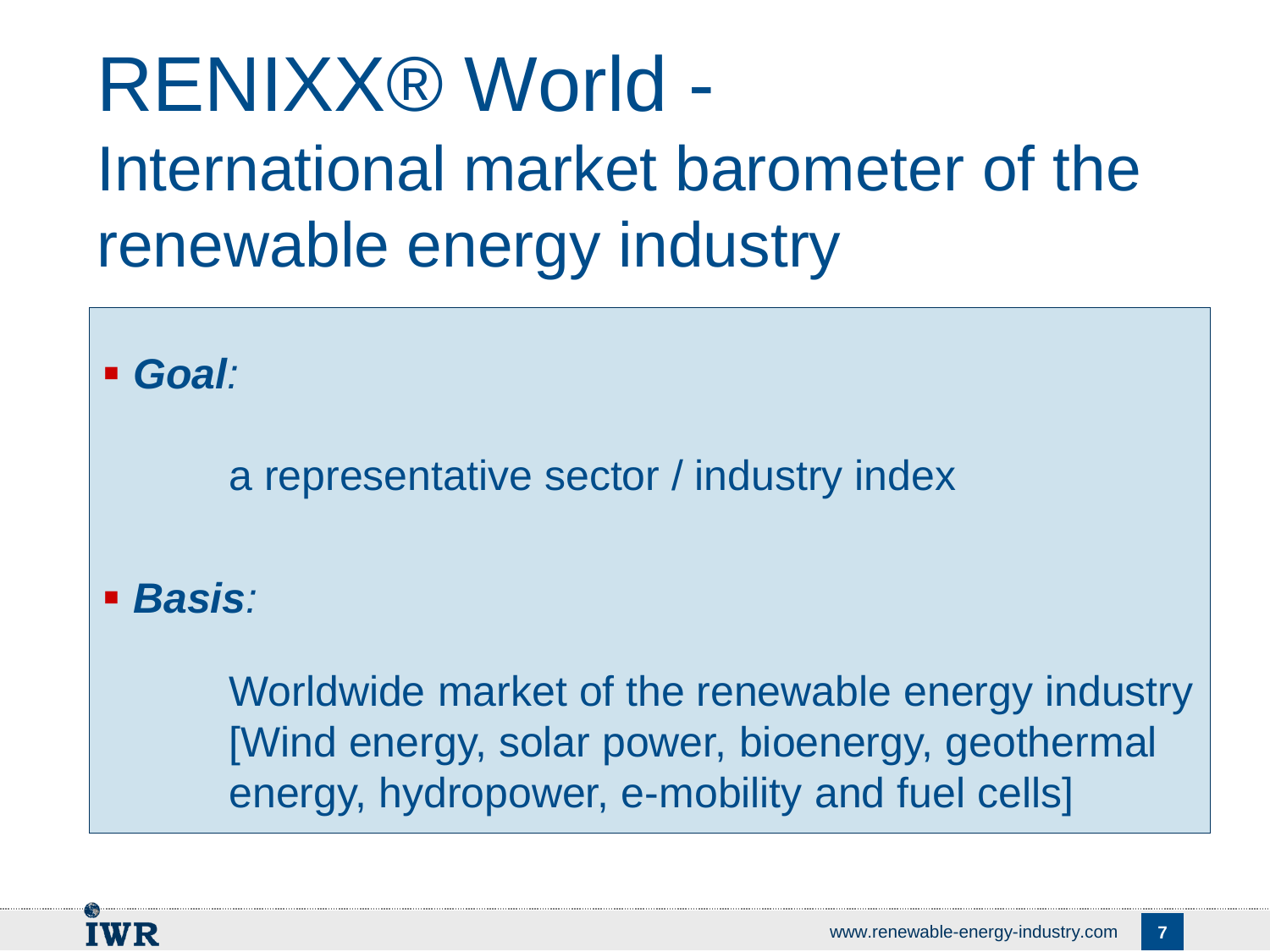# RENIXX® World - International market barometer of the renewable energy industry

## *Basis:*

 Global companies with more than 50% of revenues coming from the wind energy, solar power, bioenergy, geothermal energy, hydropower, e-mobility or fuel cell sector

## *Selection criterion:*

- Highest market capitalization of the freely tradeable stocks (free float)
- No more than 50% of the companies come from one sector *Exceptions:*
	- **The fuel cell, e-mobility and utility company sectors do not represent more than 20% of the** companies in the index
	- Maximum weighting of an individual security is at 10%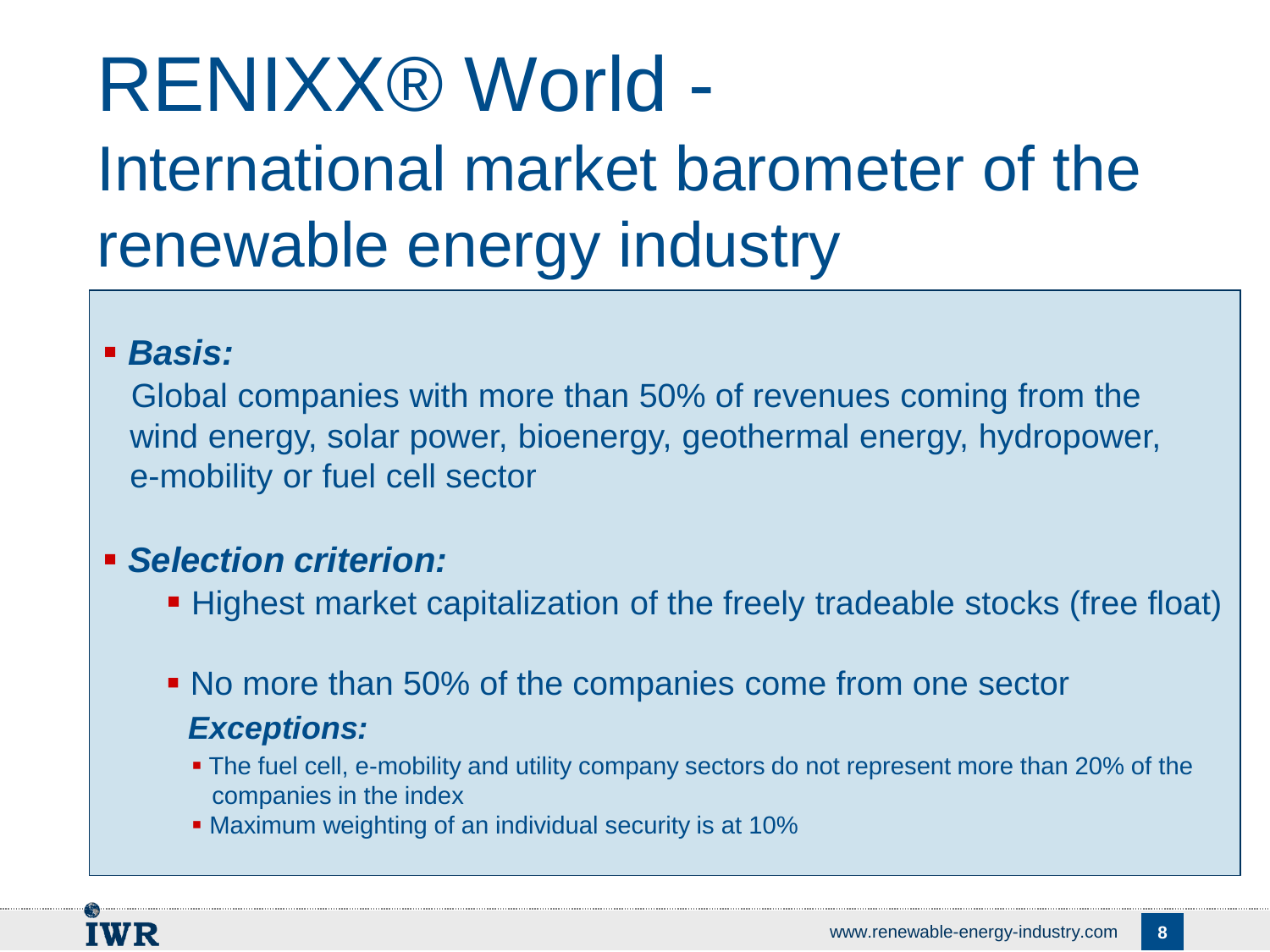# RENIXX® World – Concept and Regulations

## *Technical Index Concept*

- Performance index (total return)
- **Currency: Euro**
- New weighting and chaining quarterly (calendar year),
- Semiannual review for new composition, random review in case of relevant IPOs
- The chain Laspeyres formula will be used as the index formula: Index =  $(Sum(pit * Fit) / A) * 1000$
- Stock exchange: The stock exchange with the highest volume of trade for the respective security in the previous month (according to the stock information system)
- Calculation: Every 60 seconds (intraday display: www.iwr.de/renixx)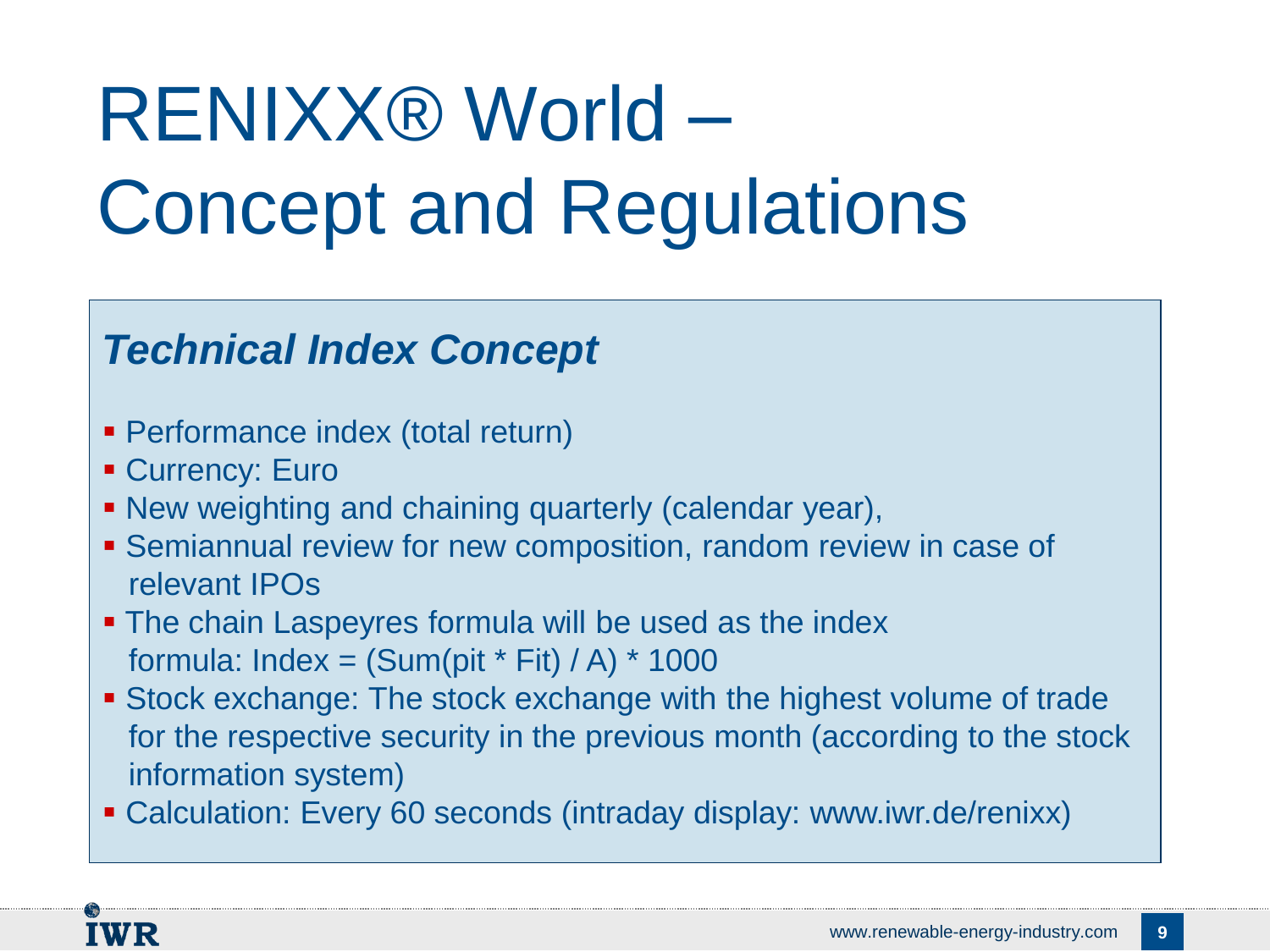# Renewable Energy Industry – Status and Prospects

## *The finite nature of fossil energy sources*



**IWR**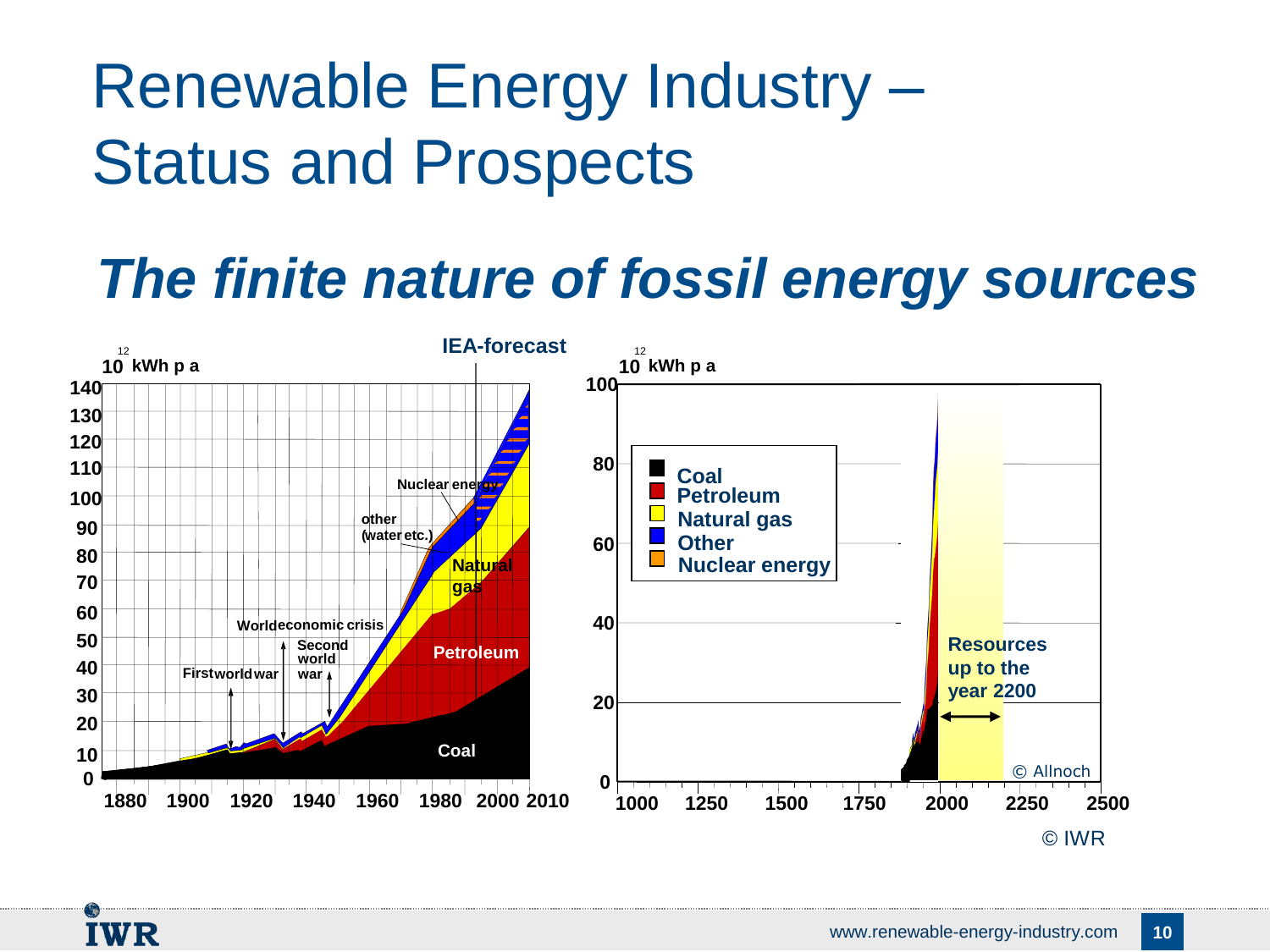# Renewable Energy Industry – Status and Prospects

## *Renewable energy sources on the growth path*

## *Ex.: Photovoltaics Ex.: Wind energy*

**IWR**